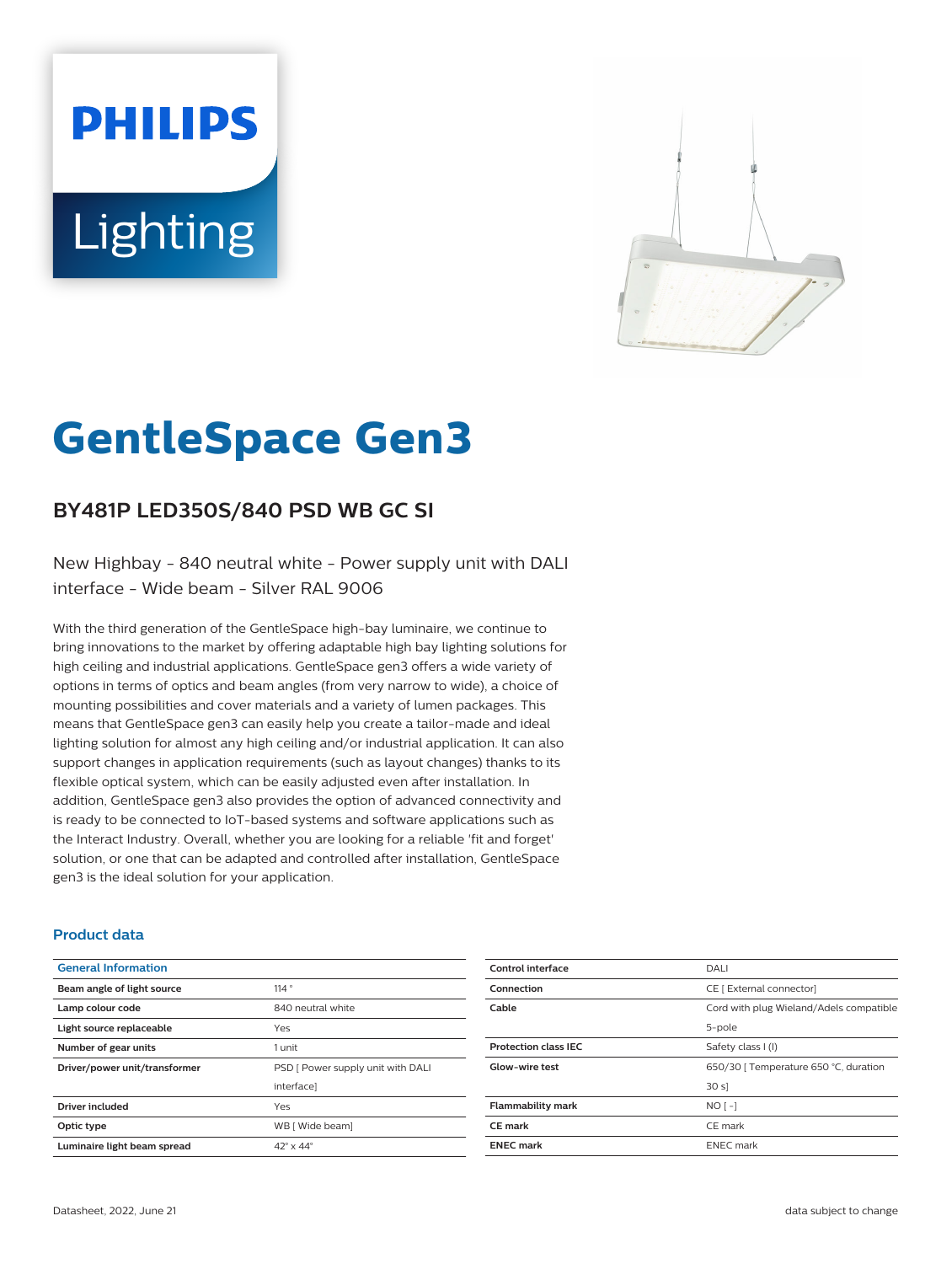## **GentleSpace Gen3**

| <b>Warranty period</b>                  | 5 years                                   |
|-----------------------------------------|-------------------------------------------|
| Constant light output                   | No                                        |
| Number of products on MCB (16 A type B) | 8                                         |
| Photobiological risk                    | Photobiological risk group 1 @ 200mm to   |
|                                         | EN62471                                   |
| <b>EU RoHS compliant</b>                | Yes                                       |
| <b>Product family code</b>              | BY481P [ New Highbay]                     |
| Unified glare rating CEN                | Not applicable                            |
|                                         |                                           |
| <b>Operating and Electrical</b>         |                                           |
| <b>Input Voltage</b>                    | 220-240 V                                 |
| Input frequency                         | 50 to 60 Hz                               |
| Initial CLO power consumption           | $-W$                                      |
| Average CLO power consumption           | $-W$                                      |
| Inrush current                          | 15.3 A                                    |
| Inrush time                             | 6.1 <sub>ms</sub>                         |
| Power factor (min.)                     | 0.9                                       |
|                                         |                                           |
| <b>Controls and Dimming</b>             |                                           |
| <b>Dimmable</b>                         | Yes                                       |
|                                         |                                           |
| <b>Mechanical and Housing</b>           |                                           |
| <b>Housing material</b>                 | Aluminium                                 |
| <b>Reflector material</b>               |                                           |
| Optic material                          | Polycarbonate                             |
| Optical cover/lens material             | Glass                                     |
| <b>Fixation material</b>                | Steel                                     |
| Optical cover/lens finish               | Clear                                     |
| <b>Overall length</b>                   | 600 mm                                    |
| Overall width                           | 490 mm                                    |
| <b>Overall height</b>                   | 110 mm                                    |
| Colour                                  | Silver RAL 9006                           |
| Dimensions (height x width x depth)     | 110 x 490 x 600 mm (4.3 x 19.3 x 23.6 in) |
|                                         |                                           |
|                                         |                                           |
| <b>Approval and Application</b>         |                                           |
| Ingress protection code                 | IP65 [ Dust penetration-protected, jet-   |
|                                         | proof]                                    |
| Mech. impact protection code            | IK07 [2 J reinforced]                     |
| <b>Sustainability rating</b>            |                                           |

| Initial Performance (IEC Compliant) |                        |
|-------------------------------------|------------------------|
| Initial luminous flux (system flux) | 35000 lm               |
| Luminous flux tolerance             | $+/-10%$               |
| Initial LED luminaire efficacy      | 150 lm/W               |
| Lamp colour temperature             | 4000 K                 |
| <b>Colour Rendering Index</b>       | $-80$                  |
| Initial chromaticity                | $(0.38, 0.38)$ SDCM <3 |
| Initial input power                 | 232 W                  |
| Power consumption tolerance         | $+/-10%$               |
|                                     |                        |

#### **Over Time Performance (IEC Compliant)**

| Control gear failure rate at median useful life 5 %  |            |
|------------------------------------------------------|------------|
| 50.000h                                              |            |
| Control gear failure rate at median useful life 10 % |            |
| 100.000 h                                            |            |
| Lumen maintenance at median useful life*             | L90        |
| 50.000h                                              |            |
| Lumen maintenance at median useful life*             | <b>L80</b> |
| 100.000 h                                            |            |
|                                                      |            |

#### **Application Conditions**

| Ambient temperature range          | $-30$ to $+45$ °C. |
|------------------------------------|--------------------|
| Performance ambient temperature Tq | 45 °C              |
| Maximum dimming level              | 10%                |
| Suitable for random switching      | Nο                 |

| <b>Product Data</b>               |                                 |
|-----------------------------------|---------------------------------|
| Full product code                 | 871869940743800                 |
| Order product name                | BY481P LED350S/840 PSD WB GC SI |
| EAN/UPC - product                 | 8718699407438                   |
| Order code                        | 910500465549                    |
| SAP numerator - quantity per pack |                                 |
| Numerator – packs per outer box   |                                 |
| <b>SAP</b> material               | 910500465549                    |
| SAP net weight (piece)            | 12.000 kg                       |
|                                   |                                 |